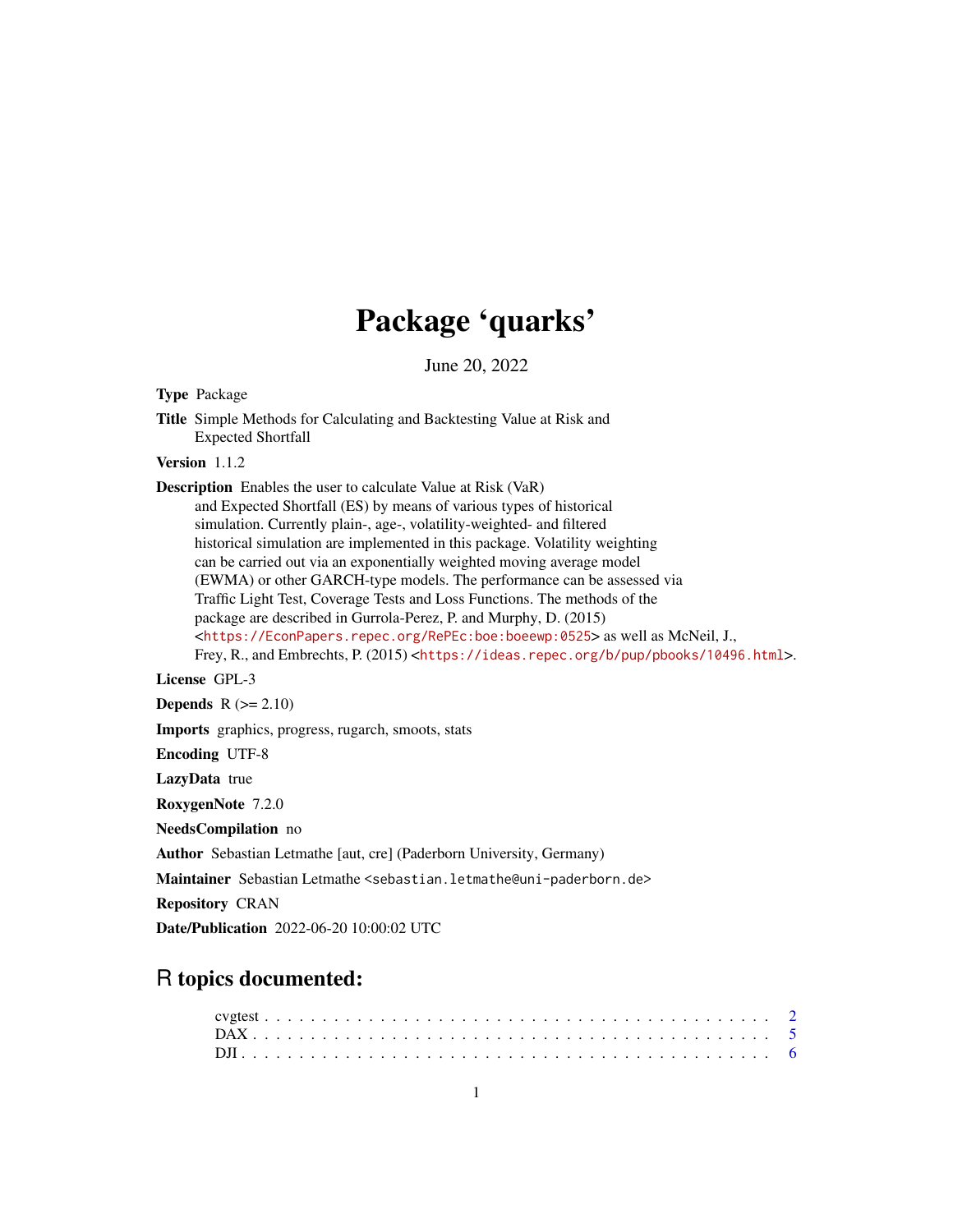#### <span id="page-1-0"></span>2 cvgtest and the contract of the contract of the contract of the contract of the contract of the contract of the contract of the contract of the contract of the contract of the contract of the contract of the contract of

| Index | 21 |
|-------|----|
|       |    |
|       |    |
|       |    |
|       |    |
|       |    |
|       |    |
|       |    |
|       |    |
|       |    |
|       |    |
|       |    |
|       |    |
|       |    |
|       |    |

cvgtest *Unconditional and Conditional Coverage Tests, Independence Test*

### Description

The conditional (Kupiec, 1995), the unconditional coverage test (Christoffersen, 1998) and the independence test (Christoffersen, 1998) of the Value-at-Risk (VaR) are applied.

#### Usage

 $cytest(obj = list_loss = NULL, VaR = NULL, p = NULL), conflvl = 0.95)$ 

#### Arguments

| obj     | a list that contains the following elements:                                                                                                                                                                                            |
|---------|-----------------------------------------------------------------------------------------------------------------------------------------------------------------------------------------------------------------------------------------|
|         | loss a numeric vector that contains the values of a loss series ordered from past<br>to present; is set to NULL by default.                                                                                                             |
|         | VaR a numeric vector that contains the estimated values of the VaR for the same<br>time points of the loss series loss; is set to NULL by default.                                                                                      |
|         | p a numeric vector with one element; defines the probability p stated in the<br>null hypotheses of the coverage tests (see the section Details for more<br>information); is set to NULL by default.                                     |
| conflyl | a numeric vector with one element; the significance level at which the null hy-<br>potheses are evaluated; is set to $0.95$ by default. Please note that a list returned<br>by the rollcast function can be directly passed to cvgtest. |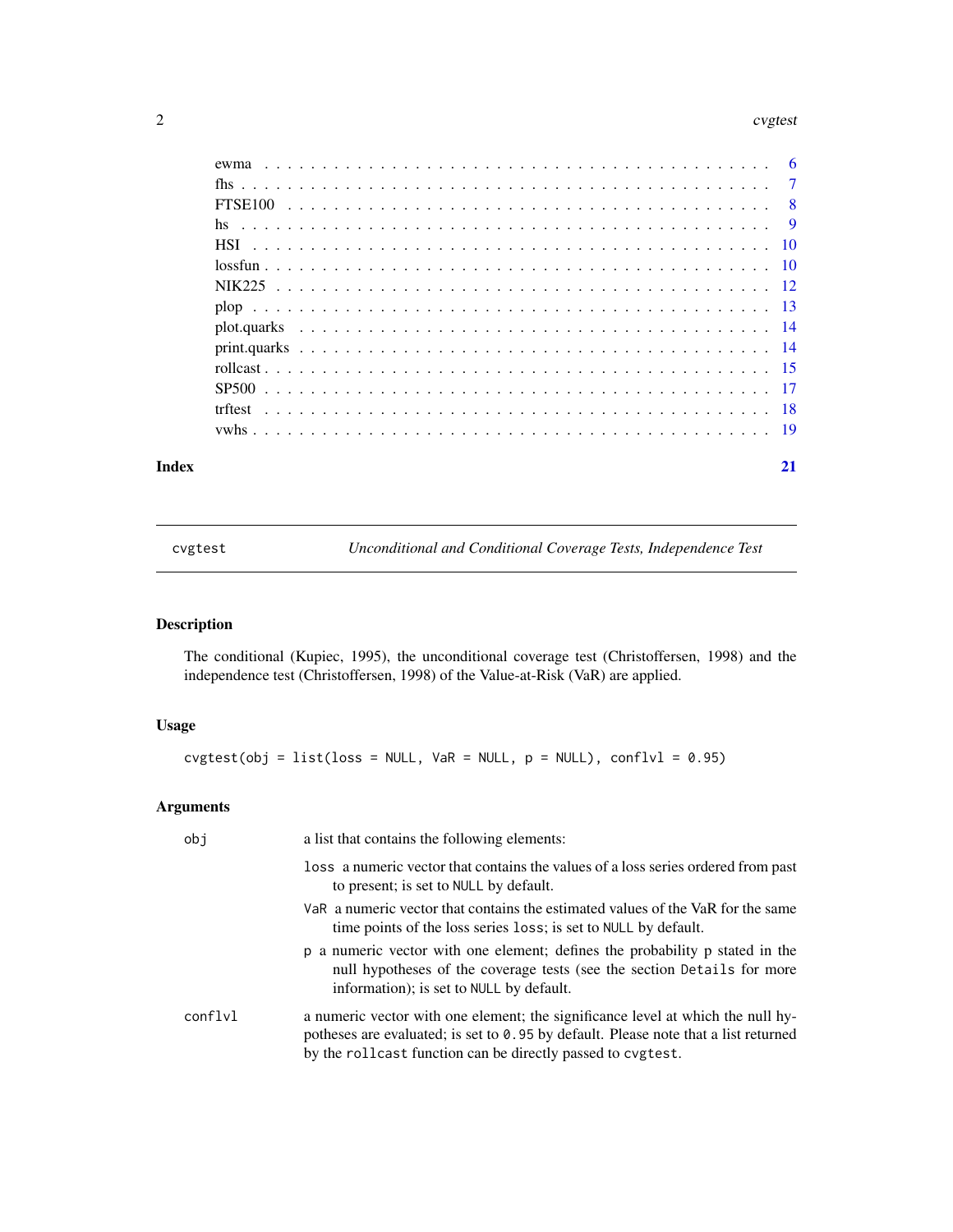#### cvgtest 3

#### Details

With this function, the conditional and the unconditional coverage tests introduced by Kupiec (1995) and Christoffersen (1998) can be applied. Given a return series  $r_t$  with n observations, divide the series into  $n - K$  in-sample and K out-of-sample observations, fit a model to the insample data and obtain rolling one-step forecasts of the VaR for the out-of-sample time points.

Define

$$
I_t=1,
$$

if  $-r_t > \widehat{VaR}_t(\alpha)$  or

$$
I_t=0,
$$

otherwise,

for  $t = n+1, n+2, ..., n+K$  as the hit sequence, where  $\alpha$  is the confidence level for the VaR (often  $\alpha = 0.95$  or  $\alpha = 0.99$ ). Furthermore, denote  $p = \alpha$  and let w be the actual covered proportion of losses in the data.

1. Unconditional coverage test:

$$
H_{0,uc}: p = w
$$

Let  $K_1$  be the number of ones in  $I_t$  and analogously  $K_0$  the number of zeros (all conditional on the first observation). Also calculate  $\hat{w} = K_0/(K - 1)$ . Obtain

$$
L(I_t, p) = p^{K_0} (1 - p)^{K_1}
$$

and

$$
L(I_t, \hat{w}) = \hat{w}^{K_0} (1 - \hat{w})^{K_1}
$$

and subsequently the test statistic

$$
LR_{uc} = -2 * \ln\{L(I_t, p)/L(I_t, \hat{w})\}.
$$

 $LR_{uc}$  now asymptotically follows a chi-square-distribution with one degree of freedom.

2. Conditional coverage test:

The conditional coverage test combines the unconditional coverage test with a test on independence. Denote by  $w_{ij}$  the probability of an i on day  $t - 1$  being followed by a j on day t, where i and j correspond to the value of  $I_t$  on the respective day.

$$
H_{0,cc}: w_{00} = w10 = p
$$

with  $i = 0, 1$  and  $j = 0, 1$ .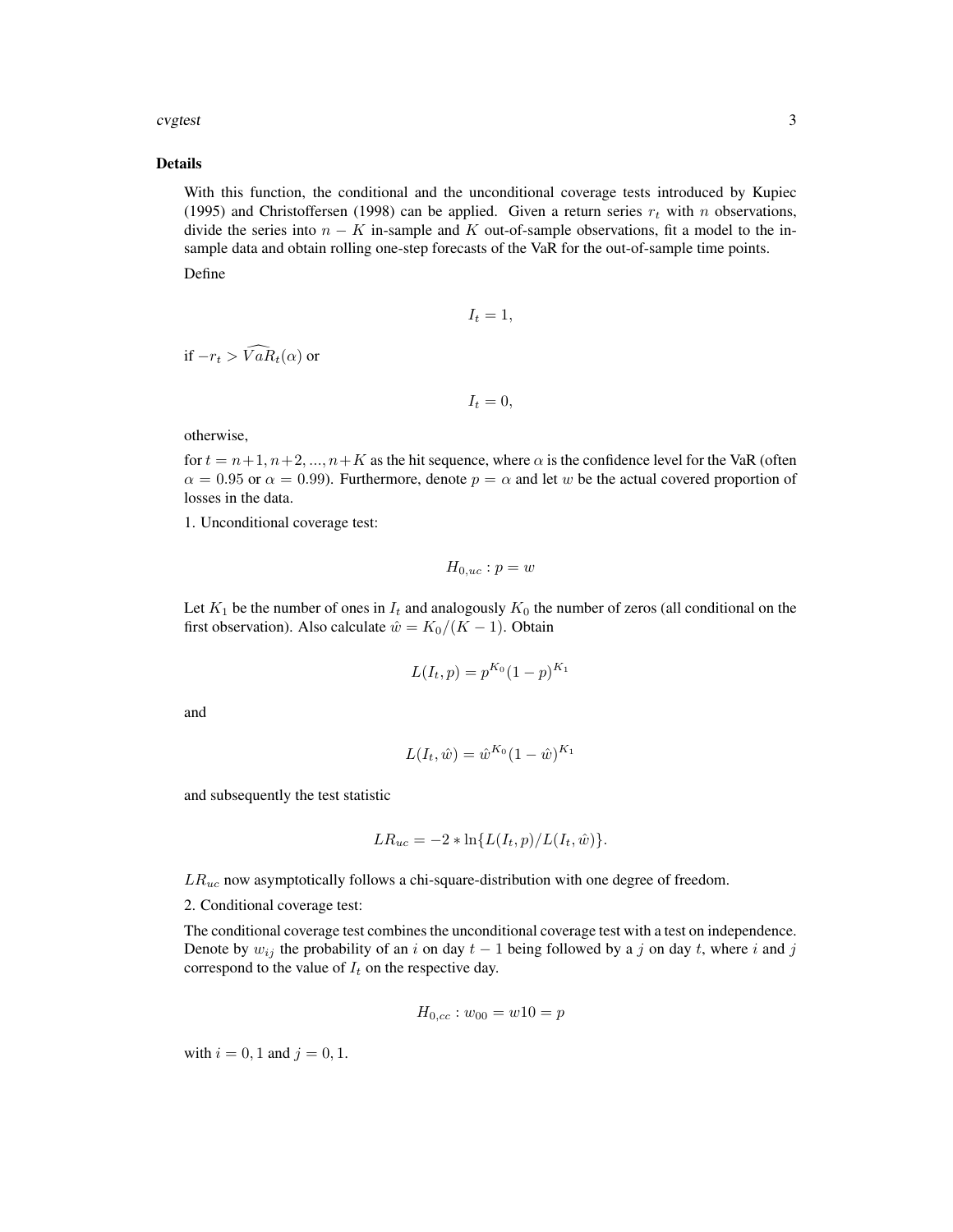Let  $K_{ij}$  be the number of observations, where the values on two following days follow the pattern  $ii$ . Calculate

$$
L(I_t, \hat{w}_{00}, \hat{w}_{10}) = \hat{w}_{00}^{K_{00}} (1 - \hat{w}_{00})^{K_{01}} * \hat{w}_{10})^{K_{10}} (1 - \hat{w}_{10})^{K_{11}},
$$

where  $\hat{w}_{00} = K_{00}/K_0$  and  $\hat{w}_{10} = K_{10}/K_1$ . The test statistic is then given by

$$
LR_{cc} = -2 * \ln\{L(I_t, p)/L(I_t, \hat{w}_{00}, \hat{w}_{10})\},
$$

which asymptotically follows a chi-square-distribution with two degrees of freedom.

3. Independence test:

$$
H_{0,ind}: w_{00} = w_{10}
$$

The asymptotically chi-square-distributed test statistic (one degree of freedom) is given by

$$
LR_{ind} = -2 * \ln\{L(I_t, \hat{w}_{00}, \hat{w}_{10})/L(I_t, \hat{w})\}.
$$

The function needs four inputs: the out-of-sample loss series obj\$loss, the corresponding estimated VaR series obj\$VaR, the coverage level obj\$p, for which the VaR has been calculated and the significance level conflvl, at which the null hypotheses are evaluated. If an object returned by this function is entered into the R console, a detailed overview of the test results is printed.

#### Value

A list of class quarks with the following four elements:

p probability p stated in the null hypotheses of the coverage tests

—————————————————————————–

p.uc the p-value of the unconditional coverage test

p.cc the p-value of the conditional coverage test

**p.ind** the p-value of the independence test

conflvl the significance level at which the null hypotheses are evaluated

- model selected model for estimation; only available if a list returned by the rollcast function is passed to cvgtest
- method selected method for estimation; only available if a list returned by the rollcast) function is passed to cvgtest

#### References

Christoffersen, P. F. (1998). Evaluating interval forecasts. International economic review, pp. 841- 862.

Kupiec, P. (1995). Techniques for verifying the accuracy of risk measurement models. The J. of Derivatives, 3(2).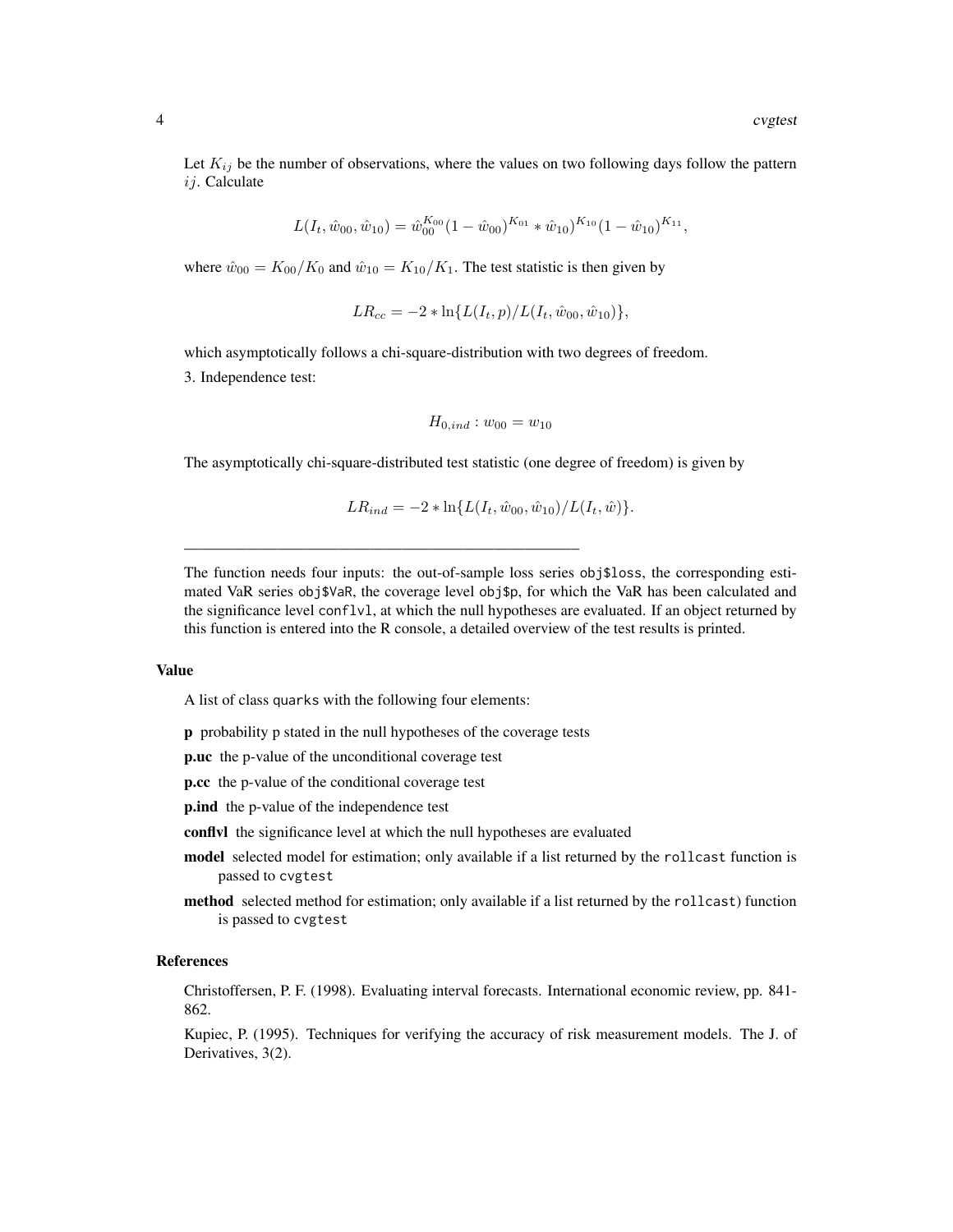#### <span id="page-4-0"></span> $DAX$  5

#### Examples

```
prices <- DAX$price.close
returns <- diff(log(prices))
n <- length(returns)
nout <- 250 # number of obs. for out-of-sample forecasting
nwin <- 500 # window size for rolling forecasts
results \le- rollcast(x = returns, p = 0.975, method = 'age', nout = nout,
                     nwin = nwin)cvgtest(results)
```
DAX *German Stock Market Index (DAX) Financial Time Series Data*

#### Description

A dataset that contains the daily financial data of the DAX from 2000 to December 2021 (currency in EUR).

#### Usage

DAX

#### Format

A data frame with 5582 rows and 10 variables:

price.open opening price (daily) price.high highest price (daily) price.low lowest price (daily) price.close closing price (daily) volume trading volume price.adjusted adjusted closing price (daily) ref.date date in format YY-MM-DD ticker ticker symbol ret.adjusted.prices returns obtained from the adj. closing prices ret.closing.prices returns obtained from the closing prices

#### Source

The data was obtained from Yahoo Finance.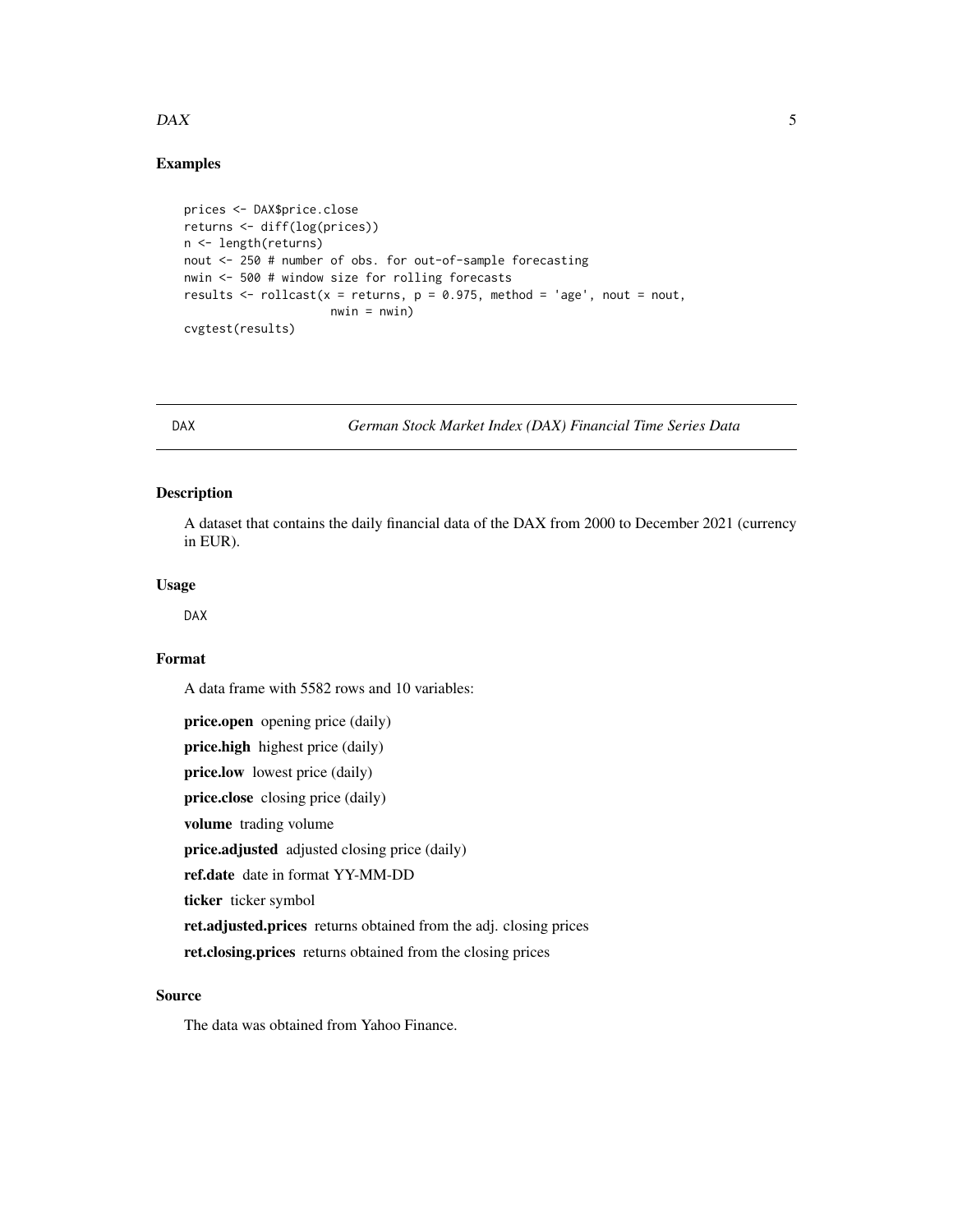<span id="page-5-0"></span>A dataset that contains the daily financial data of the DJI from 2000 to December 2021 (currency in EUR).

#### Usage

DJI

#### Format

A data frame with 5535 rows and 10 variables:

price.open opening price (daily) price.high highest price (daily) price.low lowest price (daily) price.close closing price (daily) volume trading volume price.adjusted adjusted closing price (daily) ref.date date in format YY-MM-DD ticker ticker symbol ret.adjusted.prices returns obtained from the adj. closing prices ret.closing.prices returns obtained from the closing prices

#### Source

The data was obtained from Yahoo Finance.

ewma *Exponentially weighted moving average*

#### Description

Estimates volatility of a return series by means of an exponentially weighted moving average.

#### Usage

 $ewma(x,$  lambda = 0.94)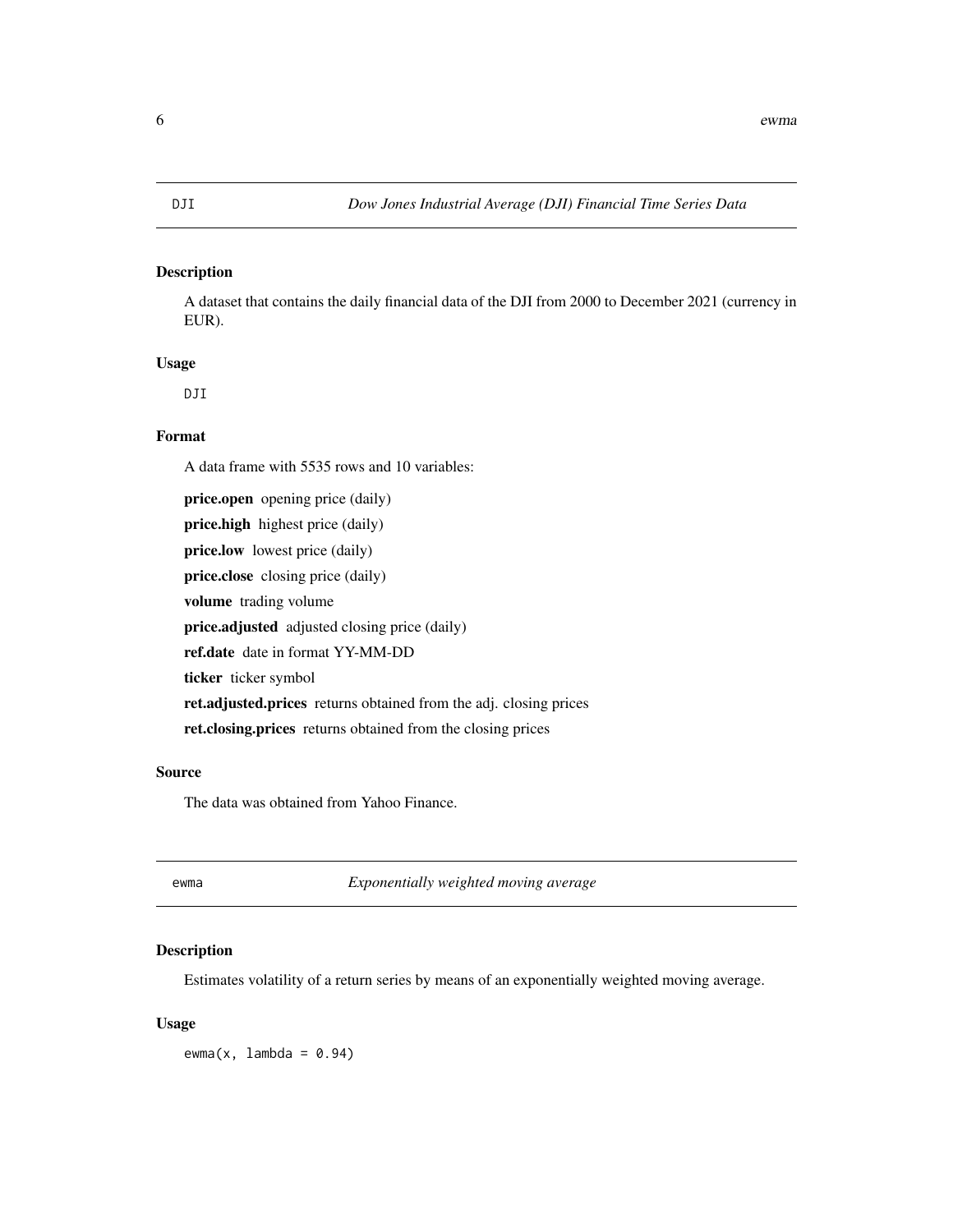<span id="page-6-0"></span> $\frac{1}{7}$ 

#### Arguments

| X      | a numeric vector of asset returns                            |
|--------|--------------------------------------------------------------|
| lambda | decay factor for the calculation of weights; default is 0.94 |

#### Value

Returns a numerical vector vol that contains the computed volatility.

#### Examples

```
prices <- DAX$price.close
returns <- diff(log(prices))
date <- DAX$ref.date[-1]
cvar \leq ewma(x = returns, lambda = 0.94)
csig <- sqrt(cvar)
plot(date, csig, type = 'l',
     main = 'conditional standard deviations for the DAX30 return series')
```
#### fhs *Filtered historical simulation*

#### Description

Calculates univariate Value at Risk and Expected Shortfall (Conditional Value at Risk) by means of filtered historical simulation. Volatility can be estimated with an exponentially weighted moving average or a GARCH-type model.

#### Usage

fhs(x,  $p = 0.975$ , model = c("EWMA", "GARCH"), lambda = 0.94, nboot = NULL, ...)

#### Arguments

| $\mathsf{x}$ | a numeric vector of asset returns                                                                                                                                                       |
|--------------|-----------------------------------------------------------------------------------------------------------------------------------------------------------------------------------------|
| p            | confidence level for VaR calculation; default is 0.975                                                                                                                                  |
| model        | model for estimating conditional volatility; options are 'EWMA' and 'GARCH';<br>if model = $'GARCH'$ , additional arguments can be adjusted via ; default is<br>'EWMA'                  |
| lambda       | decay factor for the calculation of weights; default is 0.94                                                                                                                            |
| nboot        | size of bootstrap sample; must be a single non-NA integer value with nboot ><br>0; default is NULL                                                                                      |
| $\cdot$      | additional arguments of the ugarchance function from the rugarch-package;<br>only applied if model = 'GARCH'; default settings for the arguments variance.model<br>and mean. model are: |
|              | variance.model = $list (model = 'sGARCH', garchOrder = c(1, 1))$<br>mean.model = $list(armaOrder = c(0, 0))$                                                                            |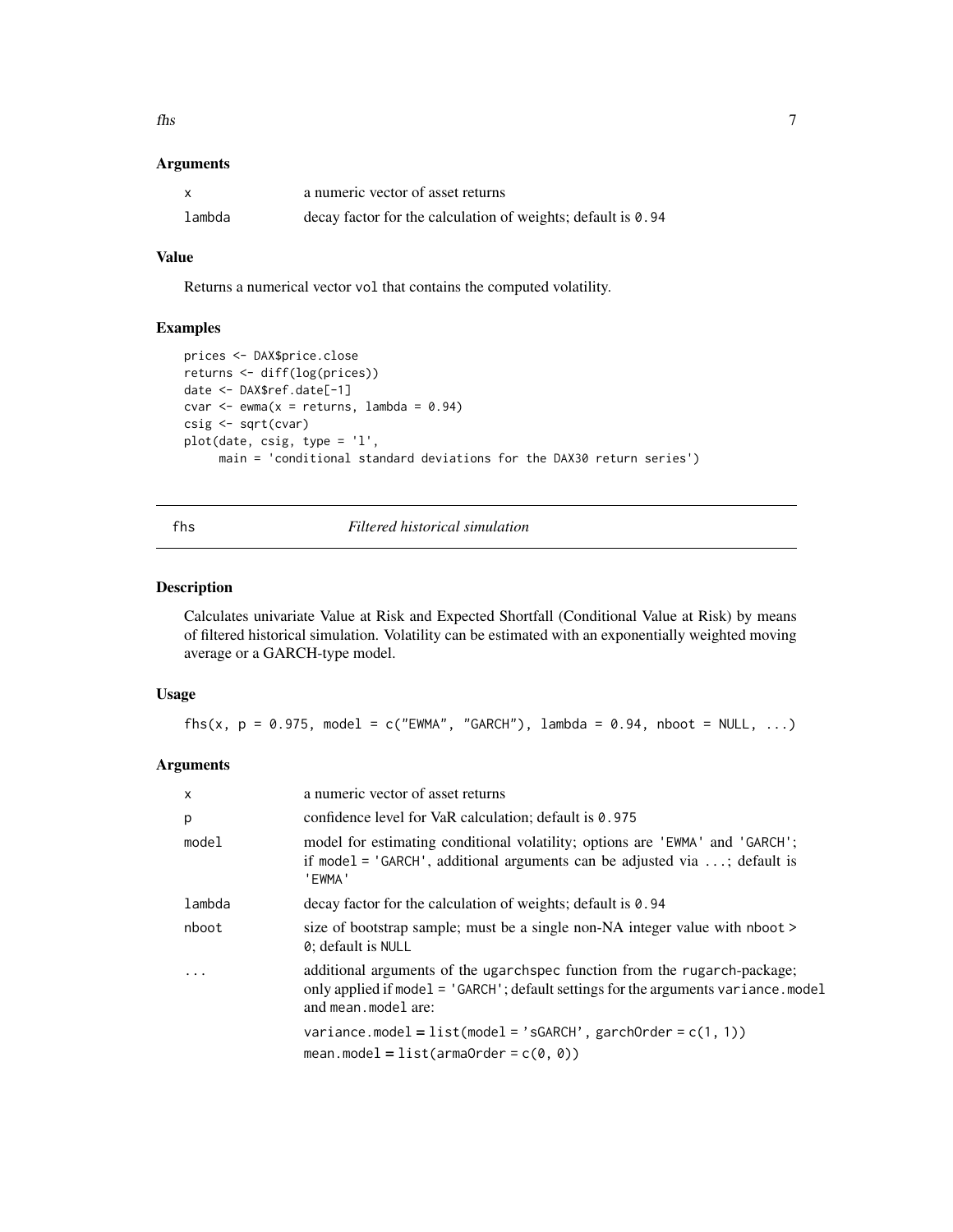#### <span id="page-7-0"></span>Value

Returns a list with the following elements:

VaR Calculated Value at Risk

ES Calculated Expected Shortfall (Conditional Value at Risk)

p Confidence level for VaR calculation

garchmod The model fit. Is the respective GARCH fit for model = "GARCH" (see rugarch documentation) and 'EWMA' for model = "EWMA"

#### Examples

```
prices <- DAX$price.close
returns <- diff(log(prices))
# volatility weighting via EWMA
ewma <- fhs(x = returns, p = 0.975, model = "EWMA", lambda = 0.94,
            nboot = 10000)
ewma
# volatility weighting via GARCH
garch \leq fhs(x = returns, p = 0.975, model = "GARCH", variance.model =
list(model = "sGARCH"), nboot = 10000)
garch
```

| FTSE100 | Financial Times Stock Exchange Index (FTSE) Financial Time Series |
|---------|-------------------------------------------------------------------|
|         | Data                                                              |

#### Description

A dataset that contains the daily financial data of the FTSE from 2000 to December 2021 (currency in EUR).

#### Usage

FTSE100

#### Format

A data frame with 5558 rows and 10 variables:

price.open opening price (daily) price.high highest price (daily) price.low lowest price (daily) price.close closing price (daily) volume trading volume price.adjusted adjusted closing price (daily) ref.date date in format YY-MM-DD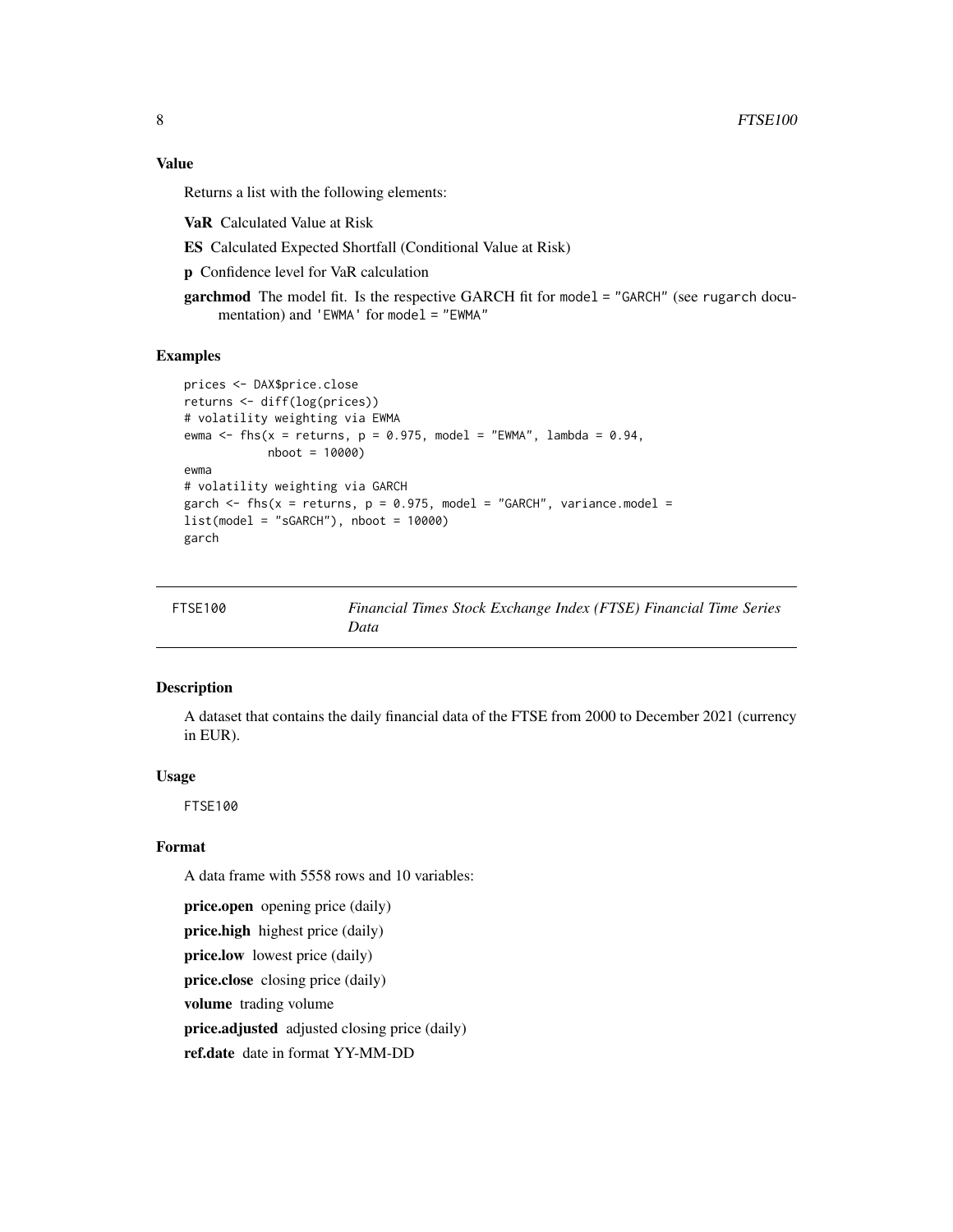<span id="page-8-0"></span>ticker ticker symbol

ret.adjusted.prices returns obtained from the adj. closing prices ret.closing.prices returns obtained from the closing prices

#### Source

The data was obtained from Yahoo Finance.

hs *Nonparametric calculation of univariate Value at Risk and Expected Shortfall*

#### Description

Computes Value at Risk and Expected Shortfall (Conditional Value at Risk) by means of plain and age-weighted historical simulation.

#### Usage

hs(x,  $p = 0.975$ , method = c("age", "plain"), lambda = 0.98)

#### Arguments

| $\mathsf{x}$ | a numeric vector of asset returns                            |
|--------------|--------------------------------------------------------------|
| p            | confidence level for VaR calculation; default is 0.975       |
| method       | method to be used for calculation; default is 'plain'        |
| lambda       | decay factor for the calculation of weights; default is 0.98 |

#### Value

Returns a list with the following elements:

VaR Calculated Value at Risk

ES Calculated Expected Shortfall (Conditional Value at Risk)

p Confidence level for VaR calculation

```
prices <- DAX$price.close
returns <- diff(log(prices))
hs(x = returns, p = 0.975, method = 'plain')
hs(x = returns, p = 0.975, method = 'age', lambda = 0.98)
```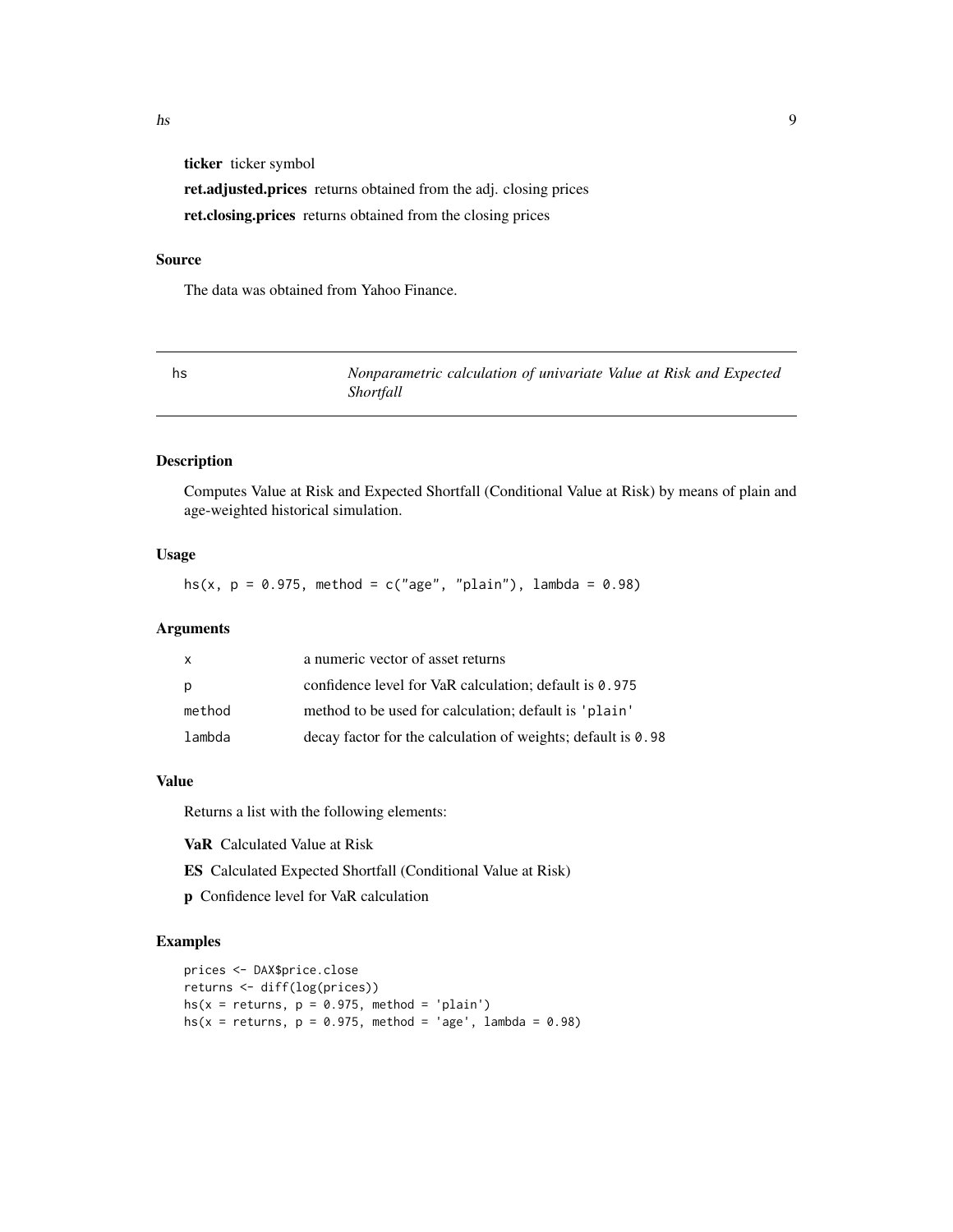<span id="page-9-0"></span>A dataset that contains the daily financial data of the HSI from 2000 to December 2021 (currency in EUR).

#### Usage

**HSI** 

#### Format

A data frame with 5424 rows and 10 variables:

price.open opening price (daily) price.high highest price (daily) price.low lowest price (daily) price.close closing price (daily) volume trading volume price.adjusted adjusted closing price (daily) ref.date date in format YY-MM-DD ticker ticker symbol ret.adjusted.prices returns obtained from the adj. closing prices ret.closing.prices returns obtained from the closing prices

#### Source

The data was obtained from Yahoo Finance.

lossfun *Loss Functions*

#### Description

This functions allows for the calculation of loss functions in order to assess the performance of models in regard to forecasting ES.

#### Usage

```
lossfun(obj = list(loss = NULL, ES = NULL), beta = 1e-04)
```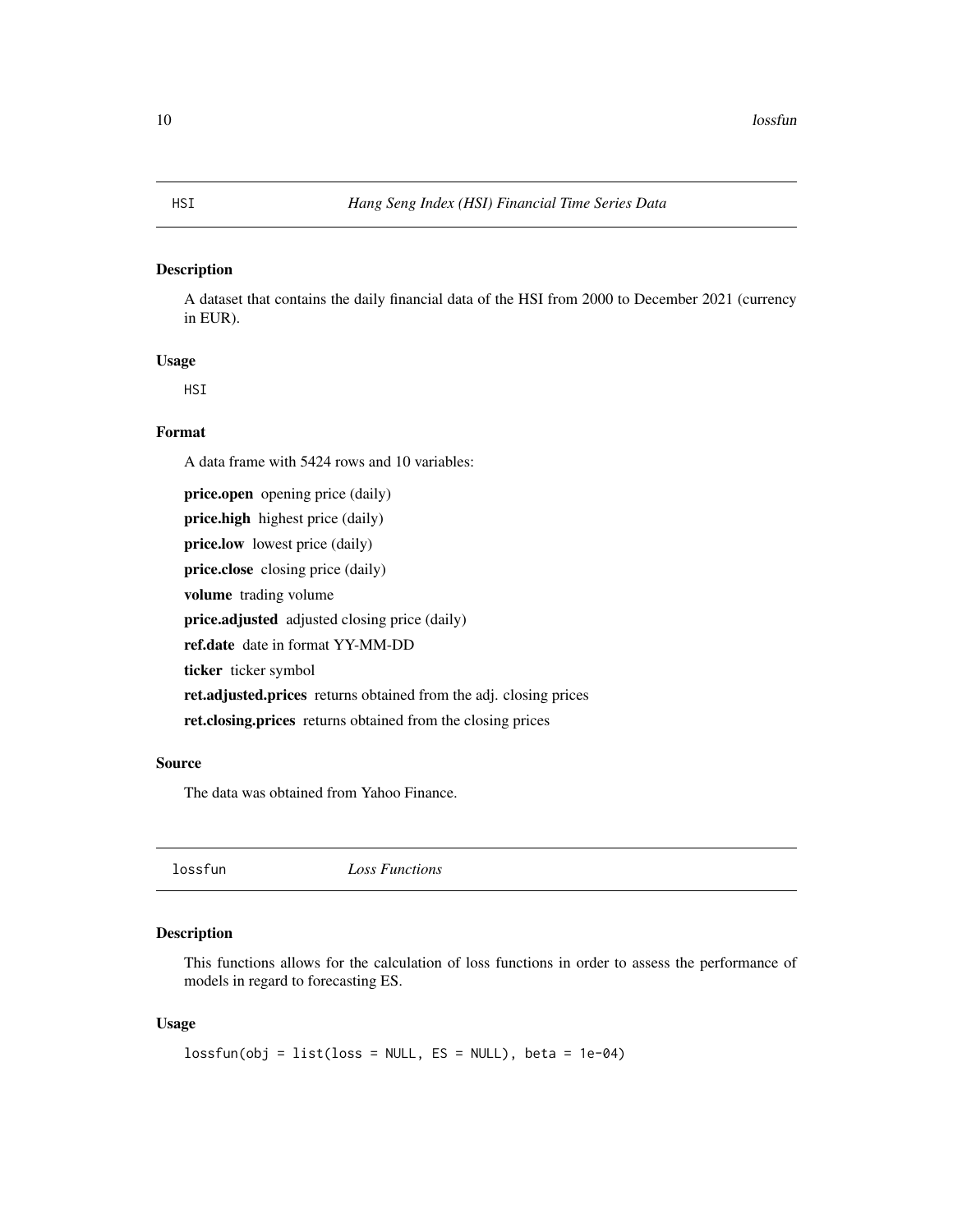#### lossfun **11**

#### Arguments

| obi  | a list that contains the following elements:                                                                                                    |
|------|-------------------------------------------------------------------------------------------------------------------------------------------------|
|      | loss a numeric vector that contains the values of a loss series ordered from past<br>to present; is set to NULL by default                      |
|      | ES a numeric vector that contains the estimated values of the ES for the same<br>time points of the loss series loss; is set to NULL by default |
|      | Please note that a list returned by the rollcast function can be directly passed<br>to lossfun.                                                 |
| beta | a single numeric value; a measure for the opportunity cost of capital; default is<br>$1e-04.$                                                   |

#### Details

Given a negative return series obj\$loss, the corresponding Expected Shortfall (ES) estimates obj\$ES and a parameter beta that defines the opportunity cost of capital, four different definitions of loss functions are considered.

#### Value

an S3 class object, which is a list of

loss.fun1 regulatory loss function

loss.fun2 firm's loss function following Sarma et al. (2003)

loss.fun3 loss function following Abad et al. (2015)

loss.fun4 Feng's loss function; a compromise of regulatory and firm's loss function

#### References

Abad, P., Muela, S. B., & Martín, C. L. (2015). The role of the loss function in value-at-risk comparisons. The Journal of Risk Model Validation, 9(1), 1-19.

Sarma, M., Thomas, S., & Shah, A. (2003). Selection of Value-at-Risk models. Journal of Forecasting, 22(4), 337-358.

```
prices <- DAX$price.close
returns <- diff(log(prices))
n <- length(returns)
nout <- 250 # number of obs. for out-of-sample forecasting
nwin <- 500 # window size for rolling forecasts
results \le- rollcast(x = returns, p = 0.975, method = 'age', nout = nout,
                     nwin = nwin)loss <- -results$xout
ES <- results$ES
loss.data <- list(loss = loss, ES = ES)
lossfun(loss.data)
```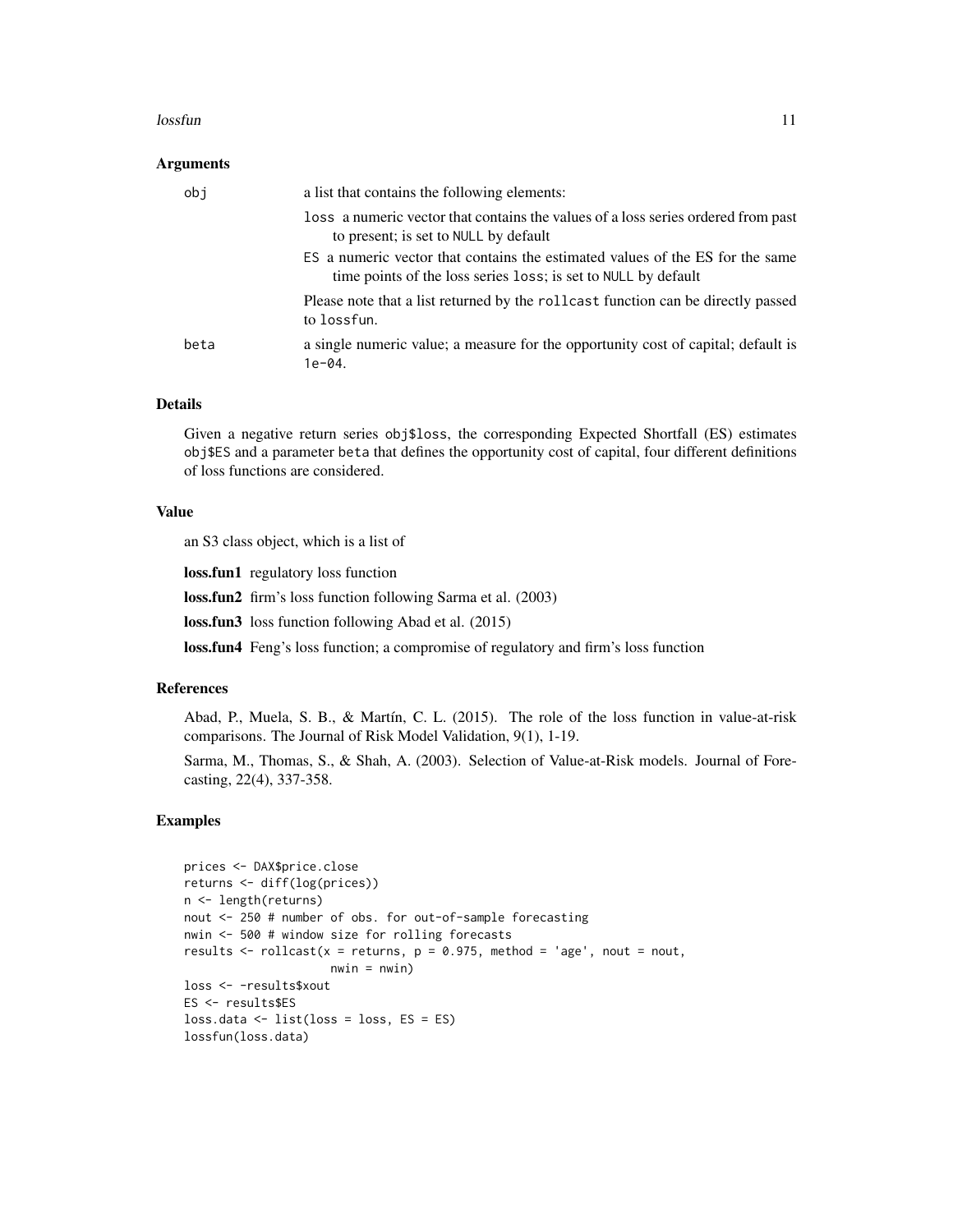# directly passing the output object of 'rollcast()' to 'lossfun()' lossfun(results)

NIK225 *Nikkei Heikin Kabuka Index (NIK) Financial Time Series Data*

#### Description

A dataset that contains the daily financial data of the NIK from 2000 to December 2021 (currency in EUR).

#### Usage

NIK225

### Format

A data frame with 5391 rows and 10 variables:

price.open opening price (daily) price.high highest price (daily) price.low lowest price (daily) price.close closing price (daily) volume trading volume price.adjusted adjusted closing price (daily) ref.date date in format YY-MM-DD ticker ticker symbol ret.adjusted.prices returns obtained from the adj. closing prices ret.closing.prices returns obtained from the closing prices

#### Source

The data was obtained from Yahoo Finance.

<span id="page-11-0"></span>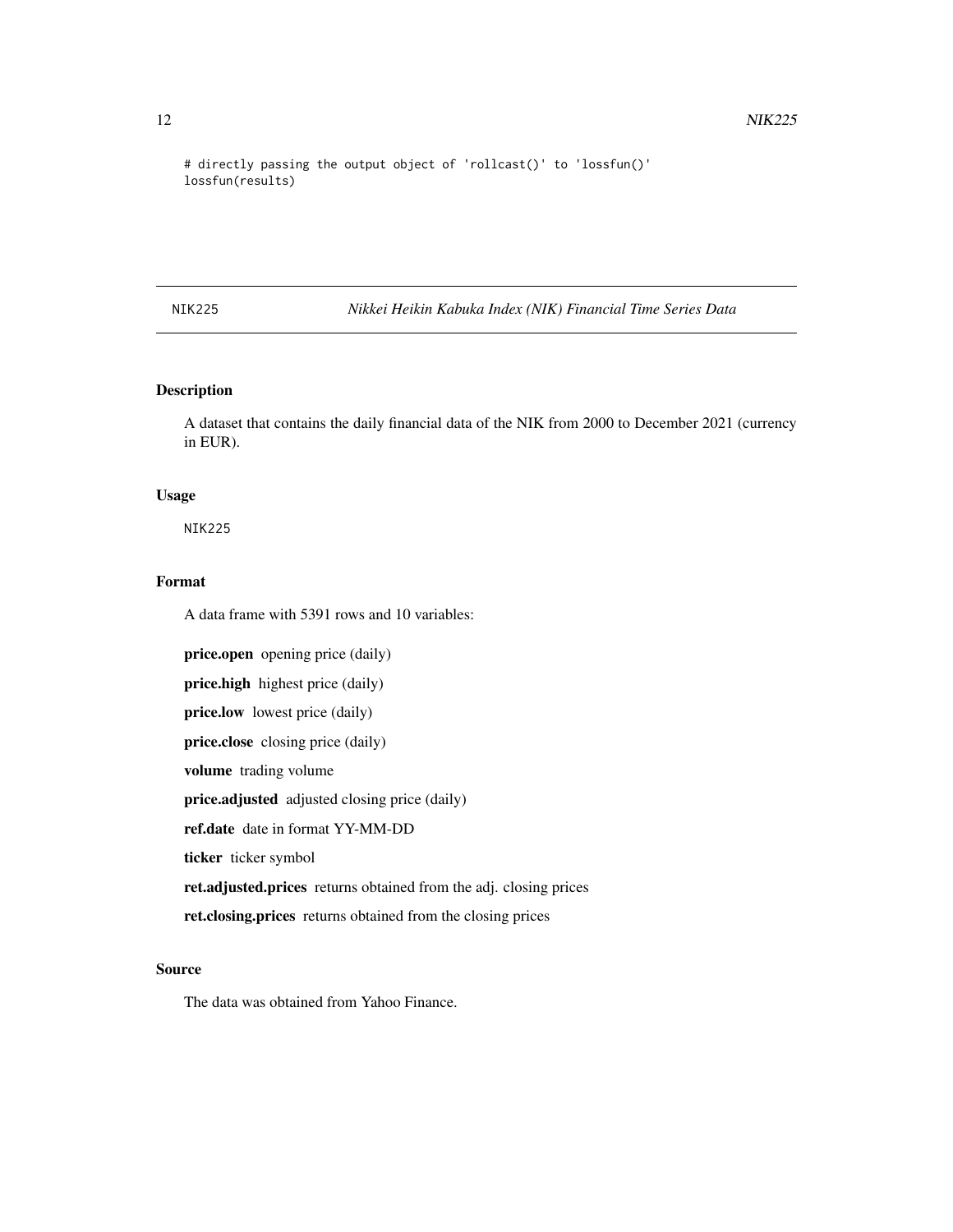<span id="page-12-0"></span>

Calculates portfolio returns or losses by assigning weights

#### Usage

 $plop(x, wts = NULL, approxim = c(0, 1))$ 

#### Arguments

| $\mathsf{x}$ | a numeric matrix of asset returns or losses                                                                                                                                                                                                                                                                                                               |
|--------------|-----------------------------------------------------------------------------------------------------------------------------------------------------------------------------------------------------------------------------------------------------------------------------------------------------------------------------------------------------------|
| wts          | a numeric vector or matrix containing the portfolio weights; portfolio value is<br>standardized to 1 on any observation unit; sum of weights should not exceed 1<br>(row-wise for matrices); by default the portfolio is equally weighted over time<br>and across all assets; if a vector is passed to wts the portfolio is equally weighted<br>over time |
| approxim     | controls if a first-order approximation for the calculation of returns or losses is<br>used; default is 1 (first-order approximation is employed)                                                                                                                                                                                                         |

#### Value

Returns a list with the following elements:

- pl Weighted portfolio returns or losses
- wts Portfolio weights

```
# creating portfolio
portfol <- cbind(SP500$price.close, DJI$price.close)
returns <- apply(portfol, 2, function(x) diff(log(x)))
# defining weights and applying the P&L operator function
wts < -c(0.4, 0.6)portret \leq plop(returns, wts = wts, approxim = 1)
portloss \leq plop(-returns, wts = wts, approxim = 1)
plot.ts(cbind(portret$pl, portloss$pl))
```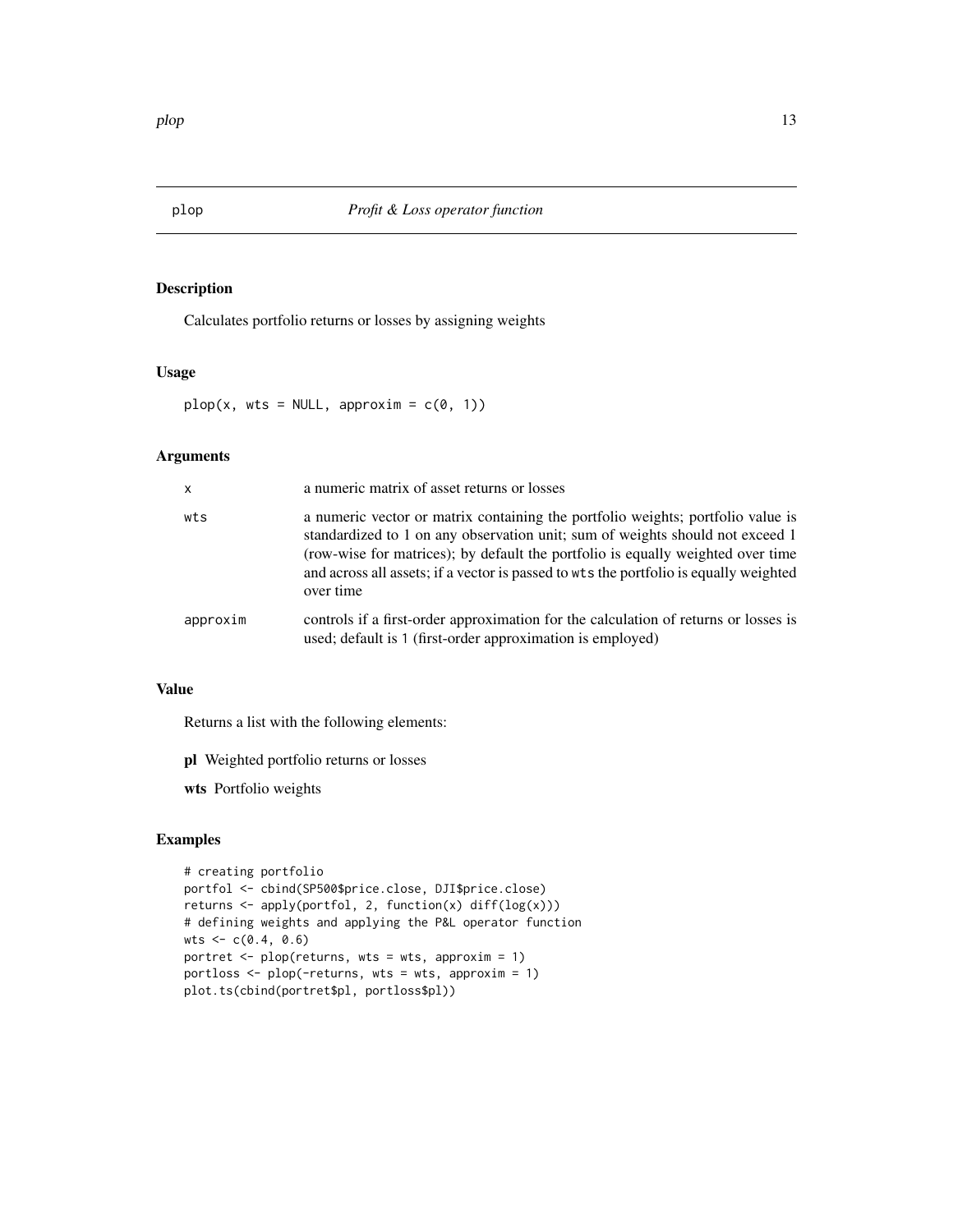<span id="page-13-0"></span>

This function regulates how objects created by the package quarks are plotted.

#### Usage

## S3 method for class 'quarks' plot(x, ...)

#### Arguments

| $\boldsymbol{\mathsf{x}}$ | an input object of class quarks.                  |
|---------------------------|---------------------------------------------------|
| .                         | additional arguments of the standard plot method. |

#### Value

None

print.quarks *Print Method for the Package 'quarks'*

### Description

This function regulates how objects created by the package quarks are printed.

### Usage

## S3 method for class 'quarks'  $print(x, \ldots)$ 

### Arguments

|                         | an input object of class quarks.                                                  |
|-------------------------|-----------------------------------------------------------------------------------|
| $\cdot$ $\cdot$ $\cdot$ | included for compatibility; additional arguments will however not affect the out- |
|                         | put.                                                                              |

### Value

None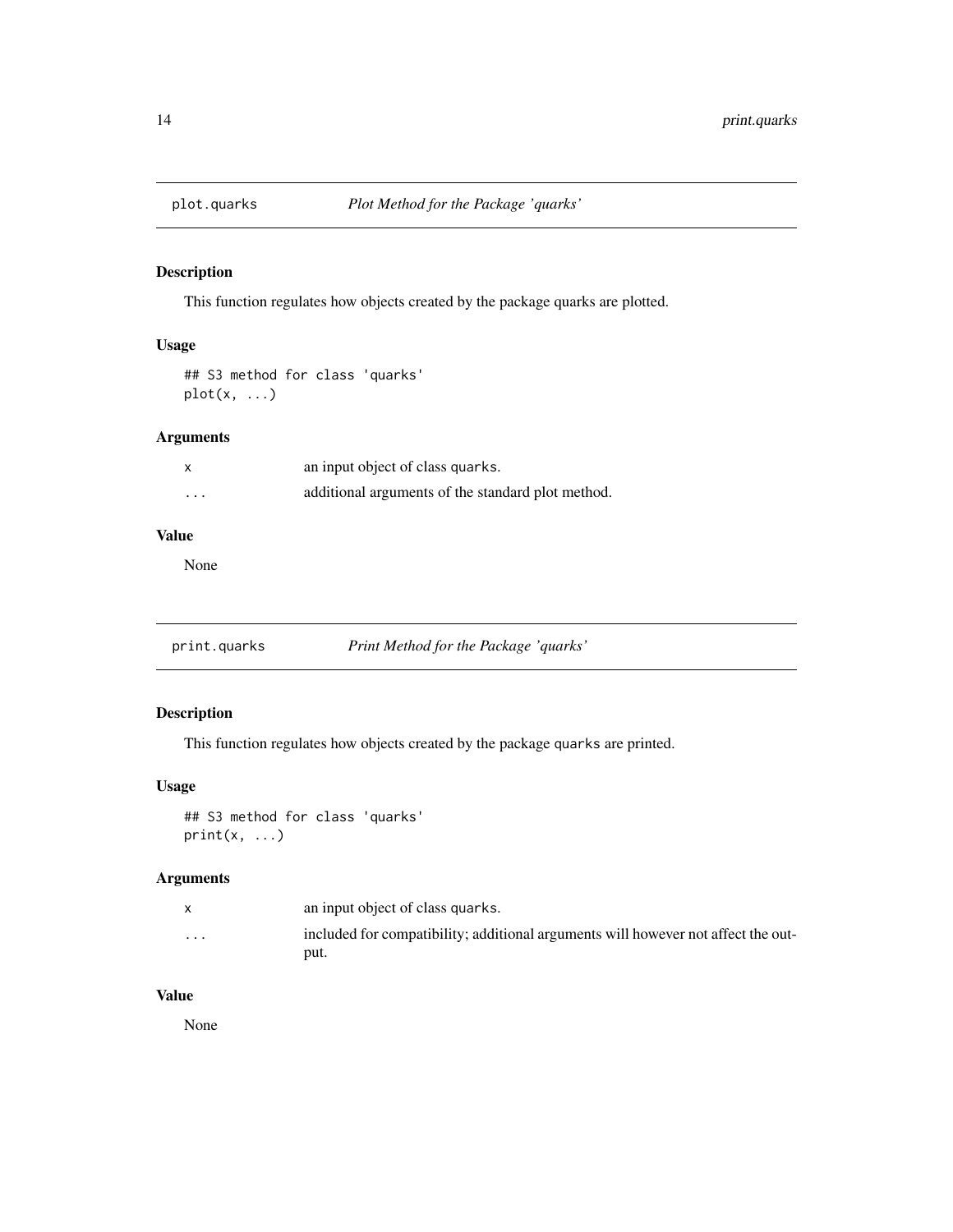<span id="page-14-0"></span>

Computes rolling one-step ahead forecasts of Value at Risk and Expected Shortfall (Conditional Value at Risk) by means of plain historical simulation age- and volatility-weighted historical simulation as well as filtered historical simulation.

#### Usage

```
rollcast(
 x,
 p = 0.975,
 model = c("EWMA", "GARCH"),method = c("plain", "age", "vwhs", "fhs"),
 lambda = c(0.94, 0.98),
 nout = NULL,nwin = NULL,nboot = NULL,
 smoothscale = c("none", "lpr", "auto"),
 smoothopts = list(),
  ...
)
```
#### Arguments

| X      | a numeric vector of asset returns                                                                                                                                      |
|--------|------------------------------------------------------------------------------------------------------------------------------------------------------------------------|
| p      | confidence level for VaR calculation; default is 0.975                                                                                                                 |
| model  | model for estimating conditional volatility; options are 'EWMA' and 'GARCH';<br>if model = $'GARCH'$ , additional arguments can be adjusted via ; default is<br>'EWMA' |
| method | method to be used for calculation; default is 'plain'                                                                                                                  |
| lambda | decay factor for the calculation of weights; default is $0.98$ for method = 'age'<br>and 0.94 for method = 'vwhs' or method = 'fhs'                                    |
| nout   | number of out-of-sample observations; most recent observations are used; de-<br>fault is NULL                                                                          |
| nwin   | window size for rolling one-step forecasting; most recent observations before<br>out-of-sample are used; default is NULL                                               |
| nboot  | size of bootstrap sample; must be a single non-NA integer value with nboot ><br>0; default is NULL                                                                     |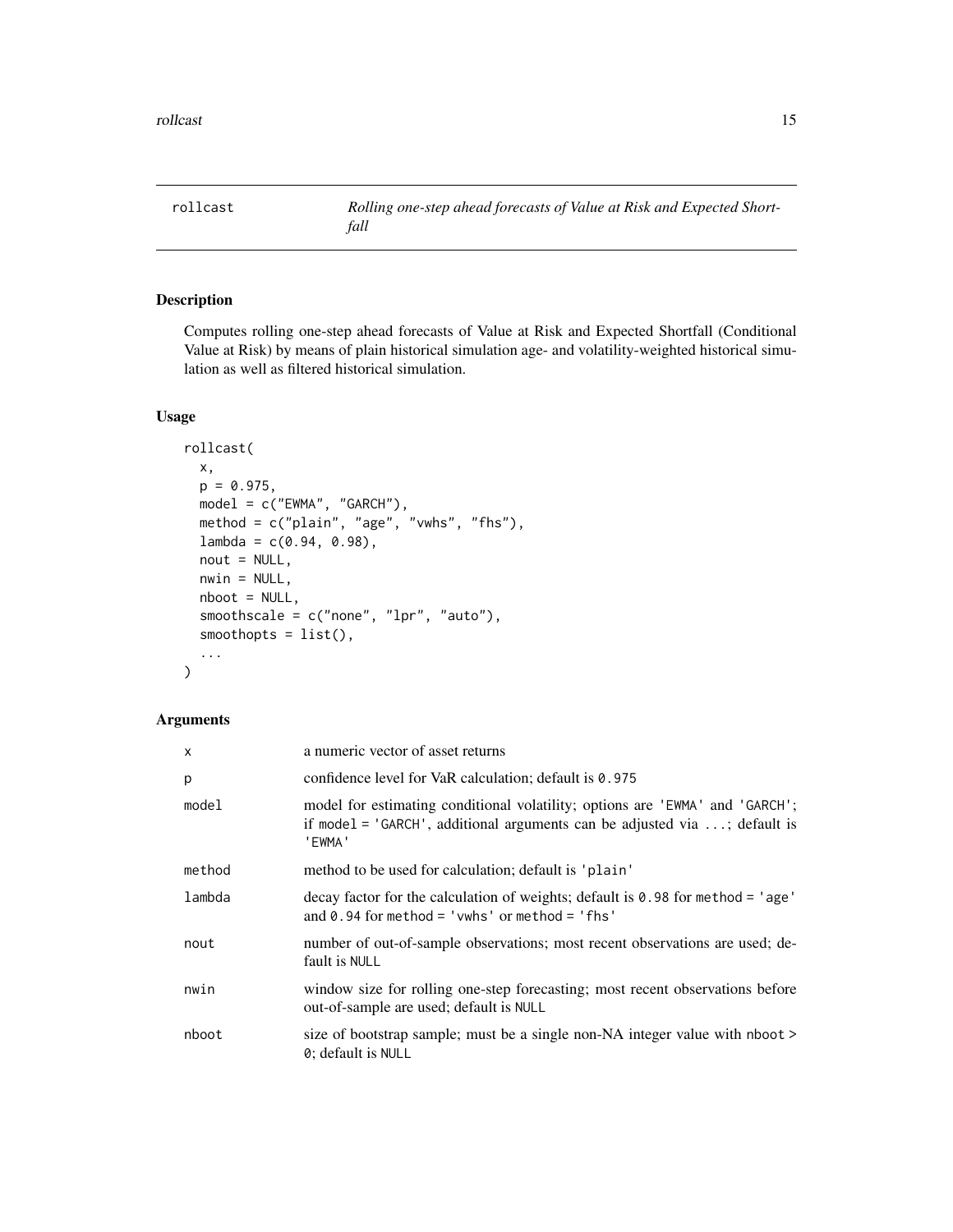| smoothscale | a character object; defines the smoothing approach for the unconditional vari-<br>ance from the logarithm of the squared centralized returns; for smoothscale<br>= 'lpr', the unconditional variance is smoothed via the smoots::gsmooth()<br>function from the smoots package; the bandwidth has to be chosen manually;<br>otherwise the default is used; if smoothscale = $'$ auto', the function smoots::msmooth()<br>is employed and the bandwidth is chosen automatically (data-driven); see the<br>documentation of the smoots package for more information; is set to smoothscale<br>$=$ 'none' by default |
|-------------|-------------------------------------------------------------------------------------------------------------------------------------------------------------------------------------------------------------------------------------------------------------------------------------------------------------------------------------------------------------------------------------------------------------------------------------------------------------------------------------------------------------------------------------------------------------------------------------------------------------------|
| smoothopts  | additional arguments of smoots::gsmooth() and smoots::msmooth(); see the<br>documentation of the smoots package for more information; is set to customized<br>default settings                                                                                                                                                                                                                                                                                                                                                                                                                                    |
|             | additional arguments of the ugarchance function from the rugarch-package;<br>only applied if model = 'GARCH'; default settings for the arguments variance.model<br>and mean. model are:                                                                                                                                                                                                                                                                                                                                                                                                                           |
|             | variance.model = $list (model = 'sGARCH', garchOrder = c(1, 1))$<br>mean.model = $list(armaOrder = c(0, 0))$                                                                                                                                                                                                                                                                                                                                                                                                                                                                                                      |

#### Value

Returns a list with the following elements:

VaR Numerical vector containing out-of-sample forecasts of Value at Risk

ES Numerical vector containing out-of-sample forecasts of Expected Shortfall (Conditional Value at Risk)

xout Numerical vector containing out-of-sample returns

p Confidence level for VaR calculation

model Model for estimating conditional volatility

method Method to be used for calculation

nout Number of out-of-sample observations

nwin Window size for rolling one-step forecasting

nboot Size of bootstrap sample

```
prices <- DAX$price.close
returns <- diff(log(prices))
n <- length(returns)
nout <- 250 # number of obs. for out-of-sample forecasting
nwin <- 500 # window size for rolling forecasts
### Example 1 - plain historical simulation
results1 <- rollcast(x = returns, p = 0.975, method = 'plain',nout = nout,nwin = nwin)matplot(1:nout, cbind(-results1$xout, results1$VaR, results1$ES),
  type = 'h11',
```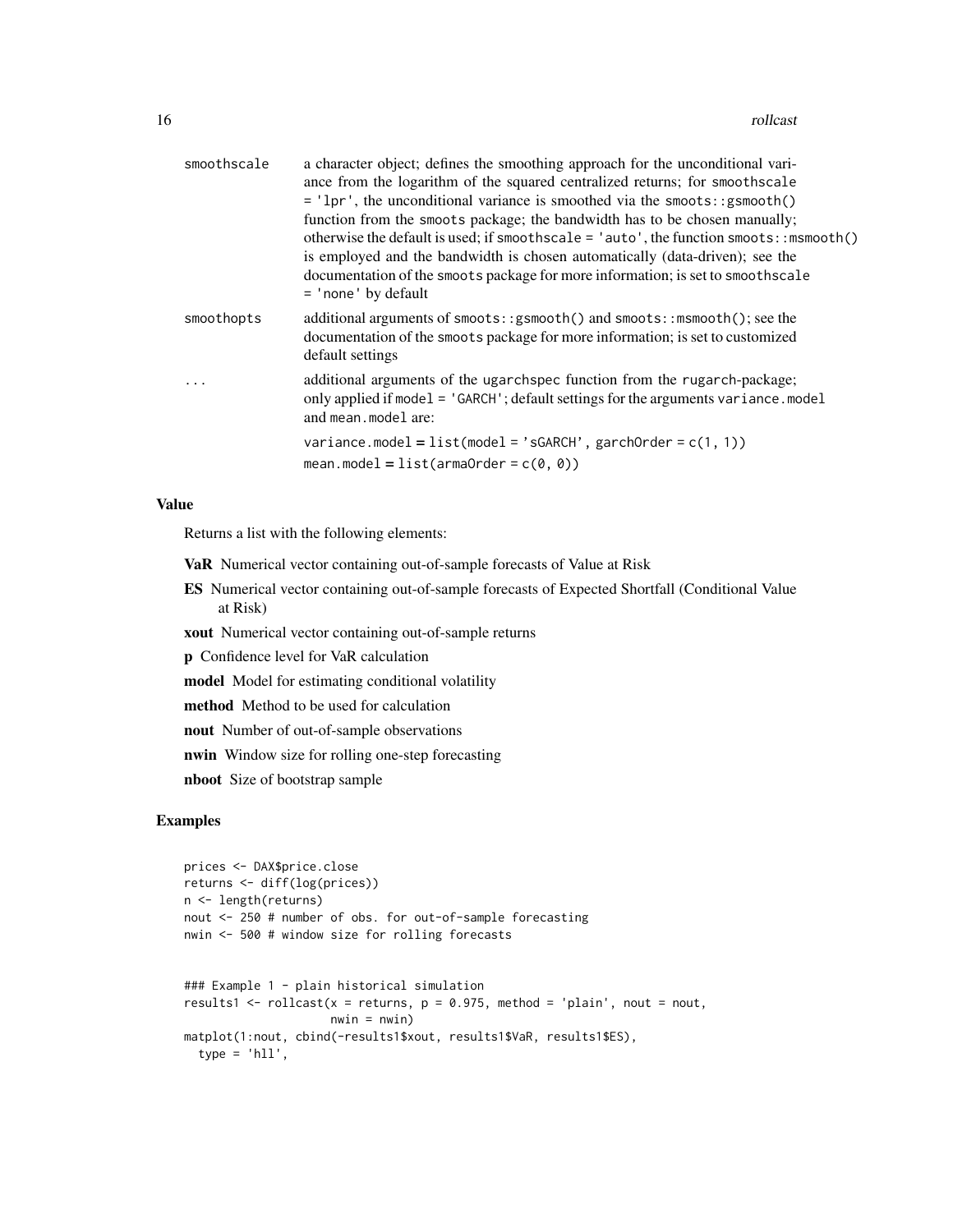```
xlab = 'number of out-of-sample obs.', ylab = 'losses, VaR and ES',
 main = 'Plain HS - 97.5% VaR and ES for the DAX30 return series')
### Example 2 - age weighted historical simulation
results2 <- rollcast(x = returns, p = 0.975, method = 'age', nout = nout,
                    nwin = nwin)matplot(1:nout, cbind(-results2$xout, results2$VaR, results2$ES),
 type = 'h11',xlab = 'number of out-of-sample obs.', ylab = 'losses, VaR and ES',
 main = 'Age weighted HS - 97.5% VaR and ES for the DAX30 return series')
### Example 3 - volatility weighted historical simulation - EWMA
results3 <- rollcast(x = returns, p = 0.975, model = 'EWMA',
                     method = 'vwhs', nout = nout, nwin = nwin)matplot(1:nout, cbind(-results3$xout, results3$VaR, results3$ES),
 type = 'hll',xlab = 'number of out-of-sample obs.', ylab = 'losses, VaR and ES',
 main = 'Vol. weighted HS (EWMA) - 97.5% VaR and ES for the DAX30 return
 series')
### Example 4 - volatility weighted historical simulation - GARCH
results4 <- rollcast(x = returns, p = 0.975, model = 'GARCH',method = 'vwhs', nout = nout, nwin = nwin)
matplot(1:nout, cbind(-results4$xout, results4$VaR, results4$ES),
 type = 'hll',
 xlab = 'number of out-of-sample obs.', ylab = 'losses, VaR and ES',
 main = 'Vol. weighted HS (GARCH) - 97.5% VaR and ES for the DAX30 return
 series')
### Example 5 - filtered historical simulation - EWMA
results5 <- rollcast(x = returns, p = 0.975, model = 'EWMA',method = 'fhs', nout = nout, nwin = nwin, nboot = 10000)
matplot(1:nout, cbind(-results5$xout, results5$VaR, results5$ES),
 type = 'h11',
 xlab = 'number of out-of-sample obs.', ylab = 'losses, VaR and ES',
 main = 'Filtered HS (EWMA) - 97.5% VaR and ES for the DAX30 return
 series')
### Example 6 - filtered historical simulation - GARCH
results6 <- rollcast(x = returns, p = 0.975, model = 'GARCH',method = 'fhs', nout = nout, nwin = nwin, nboot = 10000)
matplot(1:nout, cbind(-results6$xout, results6$VaR, results6$ES),
 type = 'hll',
 xlab = 'number of out-of-sample obs.', ylab = 'losses, VaR and ES',
 main = 'Filtered HS (GARCH) - 97.5% VaR and ES for the DAX30 return
 series')
```
SP500 *Standard and Poor's (SP500) Financial Time Series Data*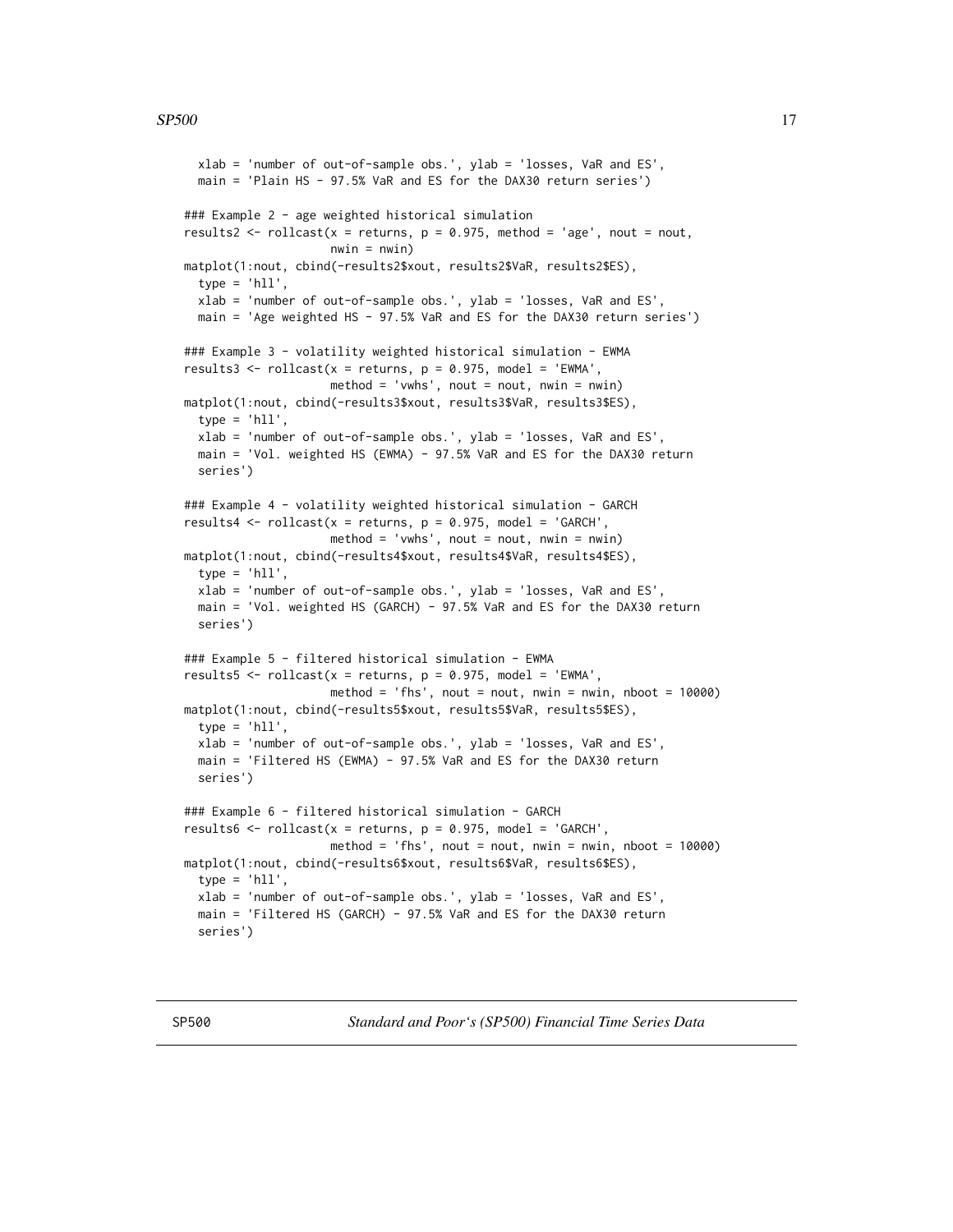<span id="page-17-0"></span>A dataset that contains the daily financial data of the SP500 from 2000 to December 2021 (currency in EUR).

#### Usage

SP500

#### Format

A data frame with 5535 rows and 10 variables:

price.open opening price (daily) price.high highest price (daily) price.low lowest price (daily) price.close closing price (daily) volume trading volume price.adjusted adjusted closing price (daily) ref.date date in format YY-MM-DD ticker ticker symbol ret.adjusted.prices returns obtained from the adj. closing prices ret.closing.prices returns obtained from the closing prices

#### Source

The data was obtained from Yahoo Finance.

trftest *Backtesting of Value-at-Risk via Traffic Light Test*

#### Description

The Traffic Light Test, is applied to previously calculated Value-at-Risk series.

#### Usage

```
trftest(obj)
```
#### Arguments

obj A list returned by the rollcast function, that contains a Value-at-Risk series; any other list that follows the name conventions of the rollcast function can be used as well.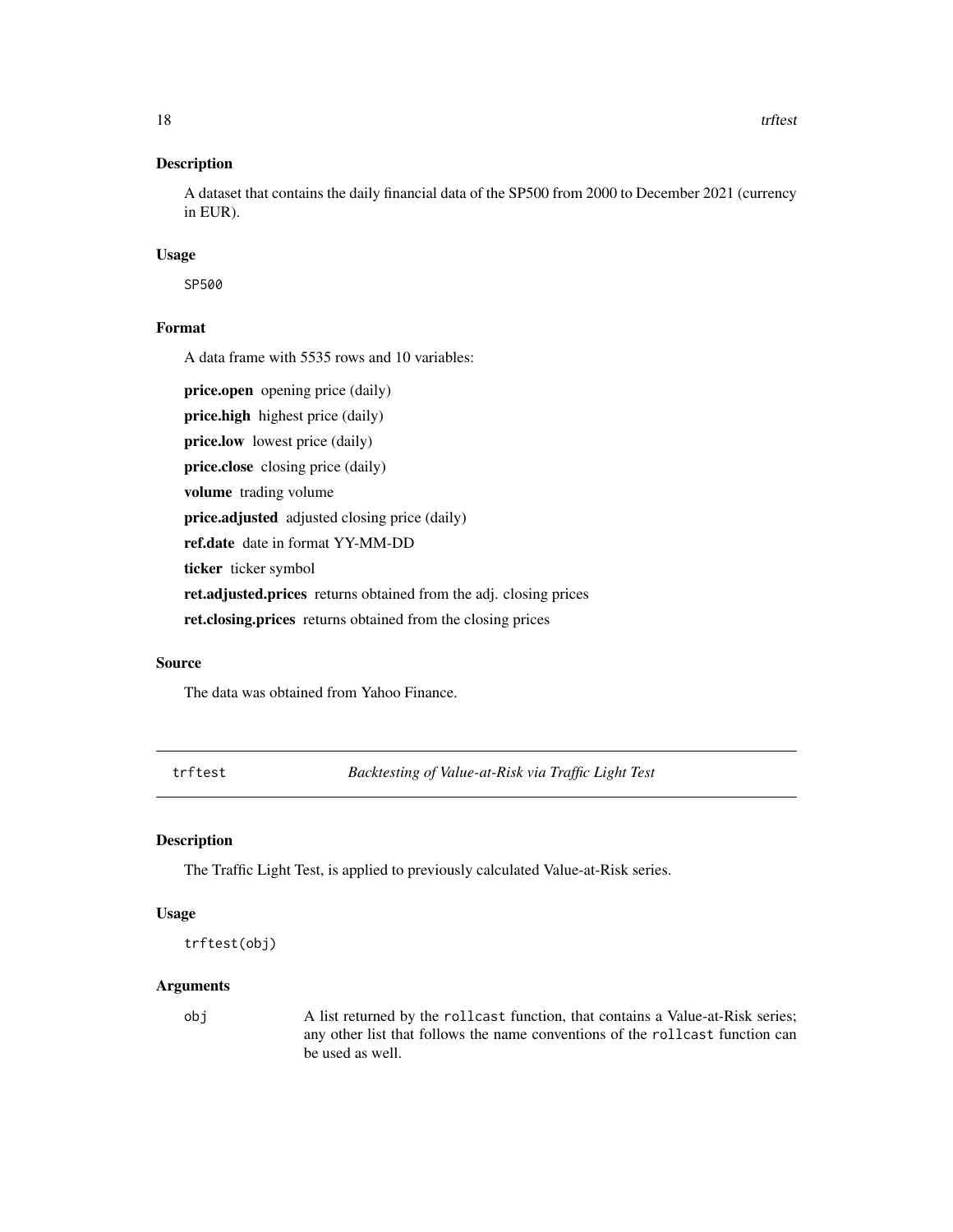#### <span id="page-18-0"></span>vwhs 19

#### Details

This function uses an object returned by the rollcast function of the quarks package as an input for the function argument obj. A list with different elements, such as the cumulative probabilities for the VaR series within obj, is returned. Instead of the list, only the traffic light backtesting results are printed to the R console.

#### Value

A list of class quarks is returned with the following elements.

model selected model for estimation

method selected method for estimation

**p\_VaR** cumulative probability of observing the number of breaches or fewer for  $(1 - p)100\%$ -VaR

pot\_VaR number of exceedances for (1 - p)100%-VaR

p coverage level for (1-p)100% VaR

#### Examples

```
prices <- DAX$price.close
returns <- diff(log(prices))
n <- length(returns)
nout <- 250 # number of obs. for out-of-sample forecasting
nwin <- 500 # window size for rolling forecasts
results \le rollcast(x = returns, p = 0.975, method = 'age', nout = nout,
                     nwin = nwin)trftest(results)
```
vwhs *Volatility weighted historical simulation*

#### Description

Calculates univariate Value at Risk and Expected Shortfall (Conditional Value at Risk) by means of volatility weighted historical simulation. Volatility can be estimated with an exponentially weighted moving average or a GARCH-type model.

#### Usage

```
vwhs(x, p = 0.975, model = c("EWMA", "GARCH"), lambda = 0.94, ...)
```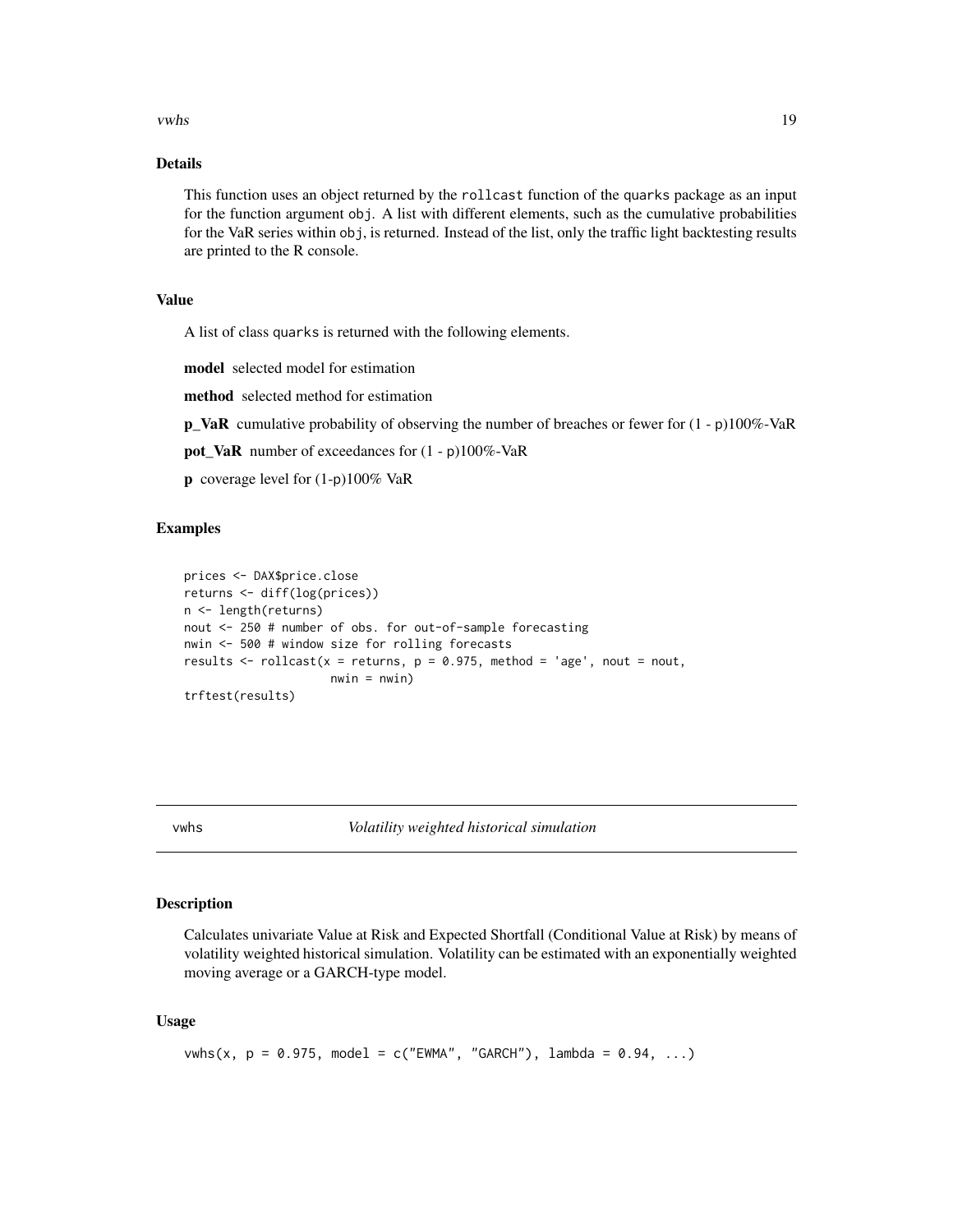#### Arguments

| $\mathsf{x}$ | a numeric vector of asset returns                                                                                                                                                                                                                           |
|--------------|-------------------------------------------------------------------------------------------------------------------------------------------------------------------------------------------------------------------------------------------------------------|
| p            | confidence level for VaR calculation; default is 0.975                                                                                                                                                                                                      |
| model        | model for estimating conditional volatility; default is 'EWMA'                                                                                                                                                                                              |
| lambda       | decay factor for the calculation of weights; default is 0.94                                                                                                                                                                                                |
|              | additional arguments of the ugarchance function from the rugarch-package;<br>the default settings for the arguments variance, model and mean, model are<br>$list(model = 'sGARCH', garchOrder = c(1, 1))$ and $list(amander = c(0, 1))$<br>0), respectively |

#### Value

Returns a list with the following elements:

VaR Calculated Value at Risk

ES Calculated Expected Shortfall (Conditional Value at Risk)

p Confidence level for VaR calculation

garchmod The model fit. Is the respective GARCH fit for model = 'GARCH' (see rugarch documentation) and 'EWMA' for model = 'EWMA'

```
prices <- DAX$price.close
returns <- diff(log(prices))
# volatility weighting via EWMA
ewma <- vwhs(x = returns, p = 0.975, model = "EWMA", lambda = 0.94)
ewma
# volatility weighting via GARCH
garch \leq vwhs(x = returns, p = 0.975, model = "GARCH", variance.model =
list(model = "sGARCH"))
garch
```